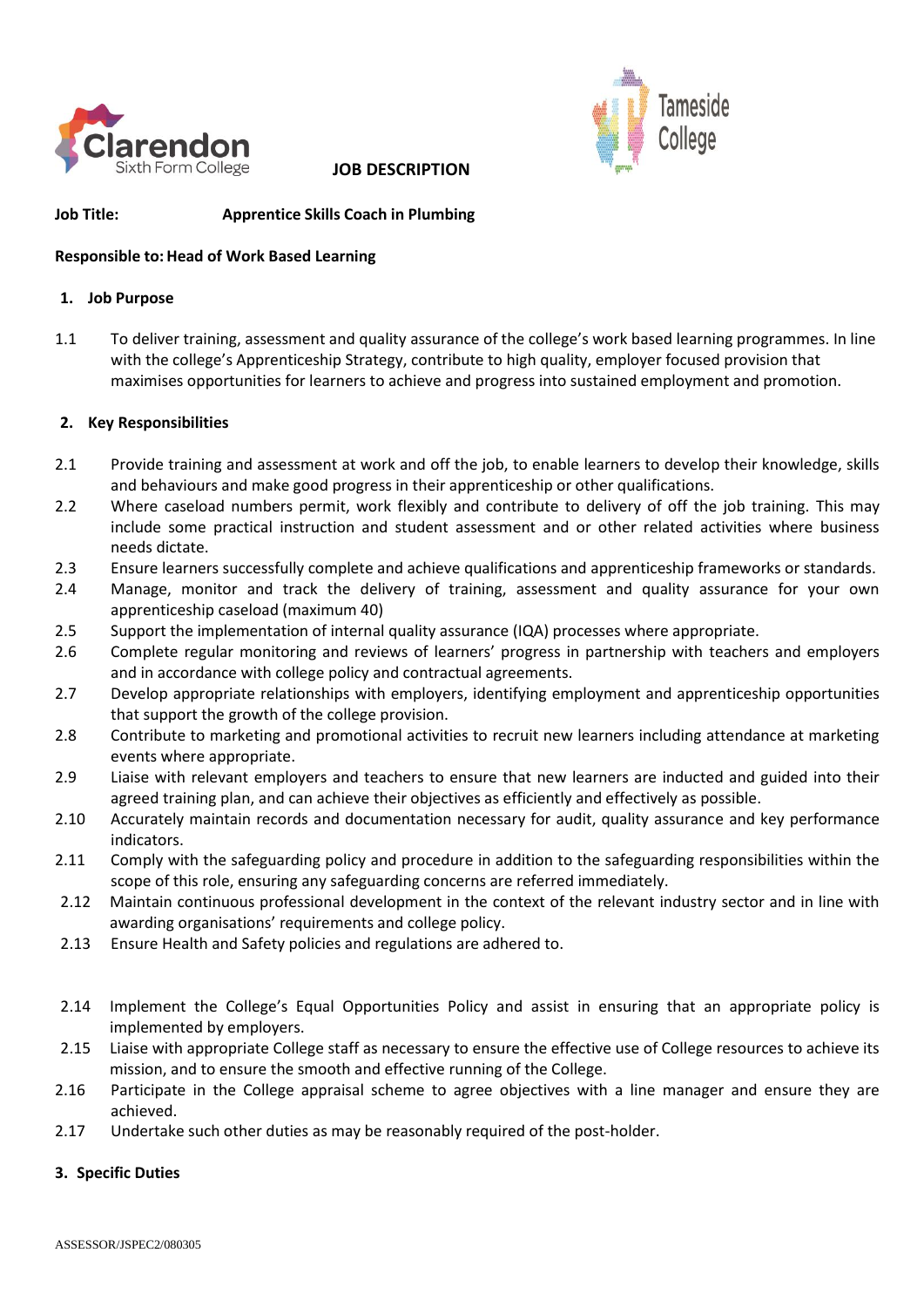- 3.1 Coordinate off and on the job training activities with employers where appropriate. Adapt assessment/ resources/materials to meet individual learner needs.
- 3.2 provide professional support and guidance to learners, parents, employers and other external parties where appropriate.
- 3.3 Carry out learner induction into the college and/or workplace including Health and safety awareness.

## **4. General Duties**

- 4.1 Maintain records that support the learning experience.
- 4.2 Contribute to curriculum development activities where applicable.
- 4.3 Contribute to the Quality Assurance process through curriculum validations, audits, inspections, selfassessment, and quality improvement plans.
- 4.4 Work within agreed targets/objectives

## **5. Budget Responsibility**

5.1 The post holder **is not** a budget holder under the College's accounting systems. However, the post holder will be required to observe and comply with the financial regulations of Tameside College at all times.

## **6. Continuing Professional Development**

- 6.1 The post holder will proactively take part in the College's Appraisal process.
- 6.2 The post holder will be expected to attend training and continuous professional development events and be responsible for their own professional updating.

## **7. Health and Safety**

- 7.1 The post holder will be required:
	- To take reasonable care to safeguard their own safety and that of others with whom they work;
	- To cooperate with designated officers named by the Governors and/or the Principal and any other designated College manager to enable the College to comply with its obligations under Health and Safety legislation.
	- Not to interfere with or to misuse anything provided in the interests of health and safety or welfare.
	- To report immediately any defects in plant, equipment or the working environment

## **8. Equality and Diversity**

Tameside College is committed to the provision of equal opportunities and strives to ensure that unfair discrimination does not occur. All employees have a duty to ensure unfair discrimination does not occur and to support the implementation of the College's Equality policy as appropriate.

## **9 Values**

Tameside College values are an essential part of the College achieving its core purpose and it is an expectation that these are adopted in daily working. These include:

- **Excellence Through Learning** 
	- o It's my responsibility
	- o Work together
	- o Act with integrity
	- o Value and respect each other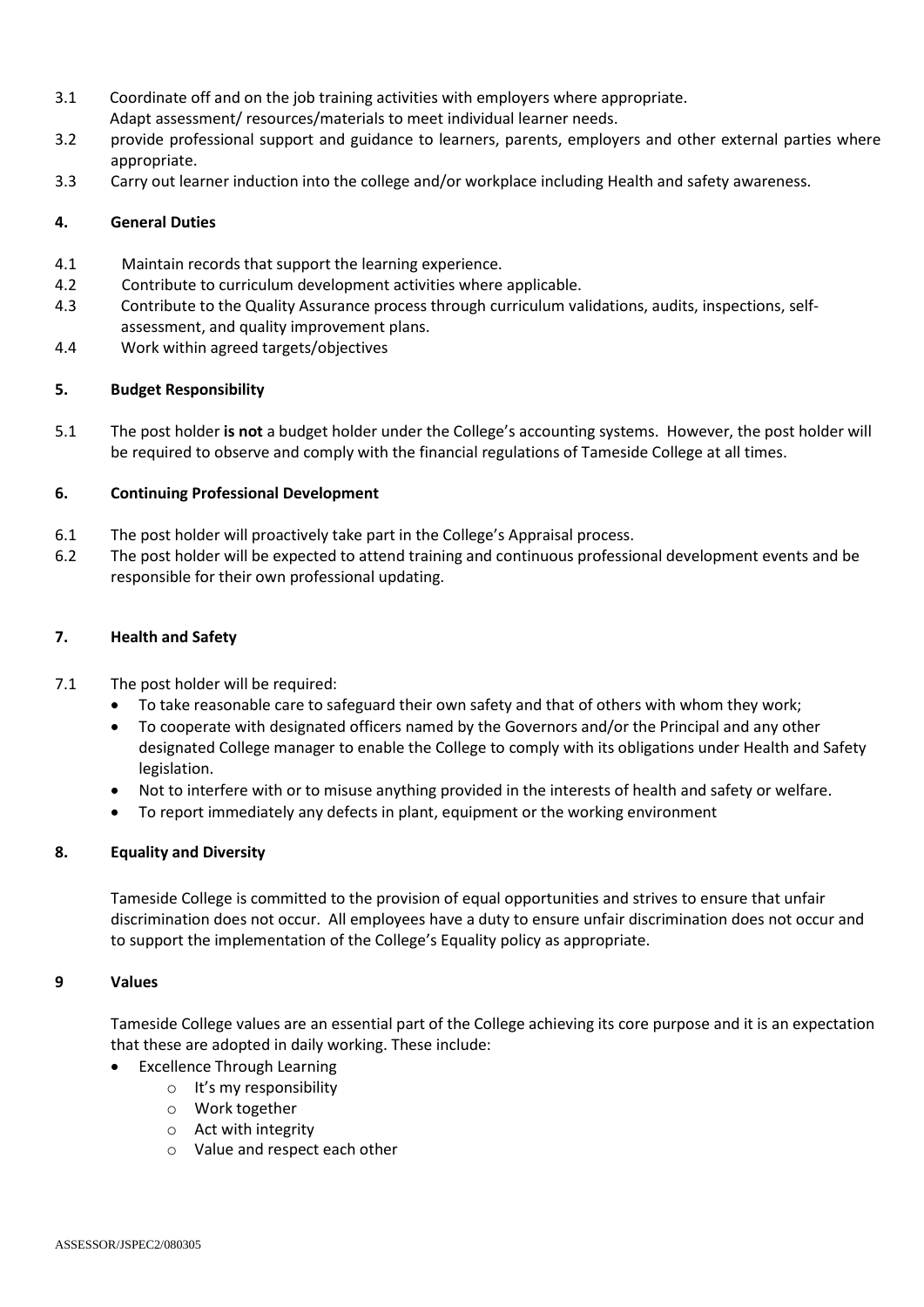# **10. Safeguarding Children and Vulnerable Adults**

Tameside College recognises that it has a statutory and moral duty towards safeguarding the welfare of children, young people and, if appropriate, vulnerable adults who participate in any College activities and expects all staff to share this commitment.

## **11. College Policies and Procedures**

All staff are required to comply with College Policies and Procedures and the Staff Code of Conduct which can be accessed via staff intranet

#### **NOTE:**

The job description is current as at the date of the appointment. In discussion with your line manager your job description may be varied to reflect or anticipate changes in or to the post and you may be required to undertake other duties commensurate with the grade of your post.

| Signed: (Principal)   | Date: |
|-----------------------|-------|
| Signed: (Post holder) | Date: |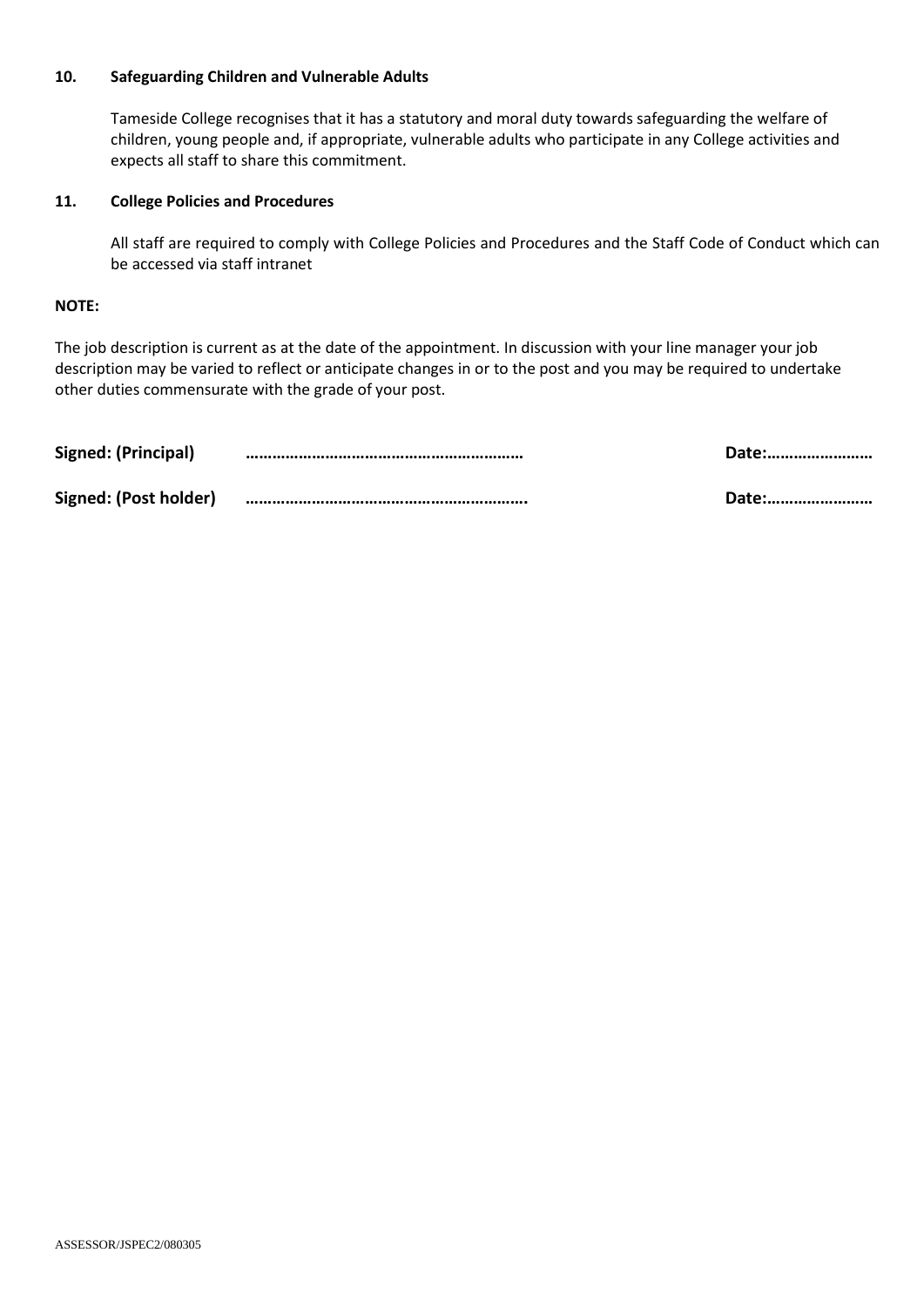# **PERSON SPECIFICATION**

# **Apprentice Skills Coach in Plumbing**

|                                                 | <b>Minimum Essential Attributes</b>                                                                                                                                                                                                                                                                                                                                                                                                                                                                                | <b>Desirable Attributes</b>                                                                                                            | <b>Method of Assessment</b>          |
|-------------------------------------------------|--------------------------------------------------------------------------------------------------------------------------------------------------------------------------------------------------------------------------------------------------------------------------------------------------------------------------------------------------------------------------------------------------------------------------------------------------------------------------------------------------------------------|----------------------------------------------------------------------------------------------------------------------------------------|--------------------------------------|
| 1. Skills                                       | Ability to assess student skill and competence<br>$\bullet$<br>Ability to provide pastoral and tutorial support<br>$\bullet$<br>to students<br>Good communication skills<br>$\bullet$<br>Effective planning and organisational skills<br>$\bullet$<br>Ability to prioritise workloads and work to<br>deadlines<br>Good administrative skills<br>$\bullet$<br>Ability to work flexibly as part of a team<br>$\bullet$<br><b>IT Skills</b><br>$\bullet$<br>Current driving licence and use of a vehicle<br>$\bullet$ | Ability to instruct in a<br>workshop environment<br>across a mixed range of<br>levels, modes and abilities                             | Interview/Application Form/Reference |
| 2. Knowledge                                    | Knowledge of relevant subject related<br>$\bullet$<br>occupations<br>Understanding of industry/occupational<br>$\bullet$<br>standards and/or Apprenticeship Standards<br>Work based assessment<br>$\bullet$<br>Knowledge of Health and Safety legislation<br>within the industry                                                                                                                                                                                                                                   | Apprenticeship frameworks<br>$\bullet$<br>Health & Safety regarding<br>$\bullet$<br>employer's premises<br>Understanding of Key Skills | Interview/Application Form           |
| 3. Experience                                   | A minimum of 5 years' relevant occupational<br>$\bullet$<br>experience<br>Recent industrial experience in relevant<br>$\bullet$<br>occupation<br>Providing advice and guidance<br>$\bullet$<br>Experience of dealing with the training needs of<br>learners<br>Involvement in supporting learners through a<br>range of methodologies<br>Liaison with companies, industry, training<br>$\bullet$<br>providers.                                                                                                     | Assessing student's skills<br>and competence<br>Recent employment in a<br>training/assessor role                                       | Interview/Application Form           |
| 4. Qualifications,<br>Training etc. (if<br>any) | Assessor qualification (A1, TAQA, D32)<br>$\bullet$<br>Evidence of attainment at level 2 in English and<br>Maths.                                                                                                                                                                                                                                                                                                                                                                                                  | Internal verifier award (D34<br>or $V1$ )<br>Health & Safety                                                                           | <b>Application Form</b>              |